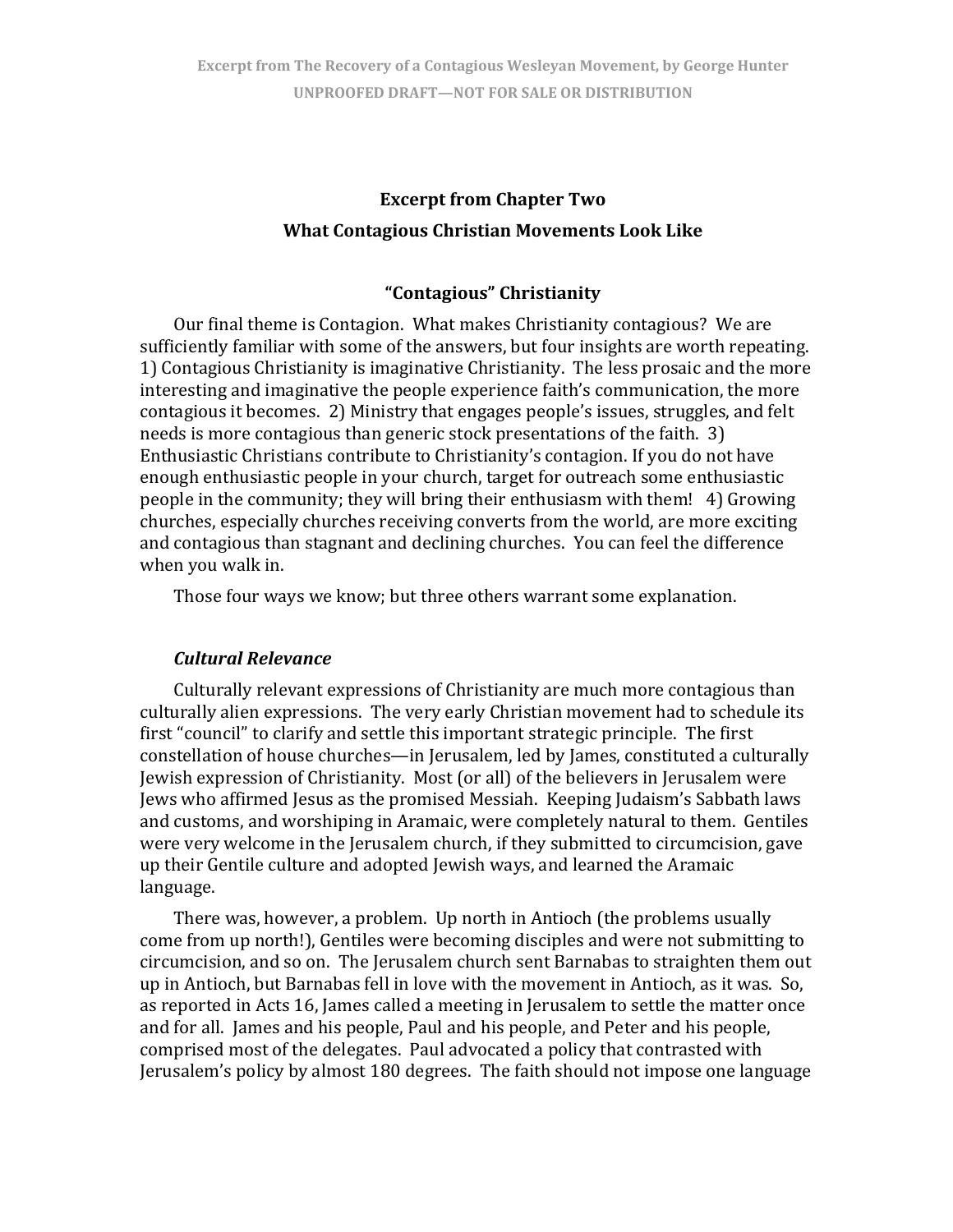and one set of customs on other peoples; the faith was called to adapt to every tongue and culture on the face of the earth.

Paul's case prevailed, and the principle of (what came to be called) "indigenous" Christianity became the policy of the early Christian movement. Acts 16 reports the most important decision ever made to facilitate the expansion of Christianity—in every cultural context, in every age. But it would be an understatement to say that the Church has not consistently followed the policy.

For instance, people holding the Jerusalem view did not give up. Some of the "Judaizers" scattered across the Mediterranean world and planted Jewish‐Christian churches—while challenging some of the Gentile churches, such as the church at Galatia, to adopt Jewish ways. Again, by some time in the second century, many of the Gentile churches adopted the Jerusalem paradigm in different clothing: the Latin language and Roman customs were now believed to be essential to Christianity's expression and were prerequisite to becoming a Christian, so rural peoples and "barbarian" peoples did not qualify. In time, however, St. Martin reached a rural people and St. Patrick reached a barbarian people by, and not without, recovering the indigenous principle.

Often, the Judaizing principle operates in more informal ways, short of official policy, in which Christian leaders simply assume that a specific dialect, and a sub‐ culture's customs and aesthetic, are necessary for Christian expression and experience. This was one problem that John Wesley observed in his Church of England in the eighteenth century. The "common people" did not speak establishment Christianity's language. They did not dress, conduct themselves, and enjoy the same kind of music that characterized polite, refined "Christian" society. How could such people become "real Christians?" You know the rest of the story. Methodism's approach began on the people's turf, and the approach adapted to the "common people's" style, language, aesthetics, and music, and a contagious movement emerged—of, by, and for the people that establishment Christianity had written off as unfit for Christianization.

We should not assume, in most of our churches, that we are at all past that problem today. Many secular people are not like "good church people," culturally, and they do not understand stained‐glass voices and ecclesiastical jargon. In case you have not noticed, among the unwashed pagan masses, there is no epidemic interest in eighteenth century pipe organ music!

For what it is worth, the policy of cultural relevance has more theological warrant than might be obvious. As Jesus, in the Incarnation, took on Galilean culture and spoke Galilean folk‐Hebrew, so his Body the Church is called to extend such incarnational expressions to every people. Then Paul modeled the way, as he became "all things to all people" that "some might be saved." The indigenous principle can be stated in one sentence. Each people's culture is the natural medium for expressing God's revelation to them.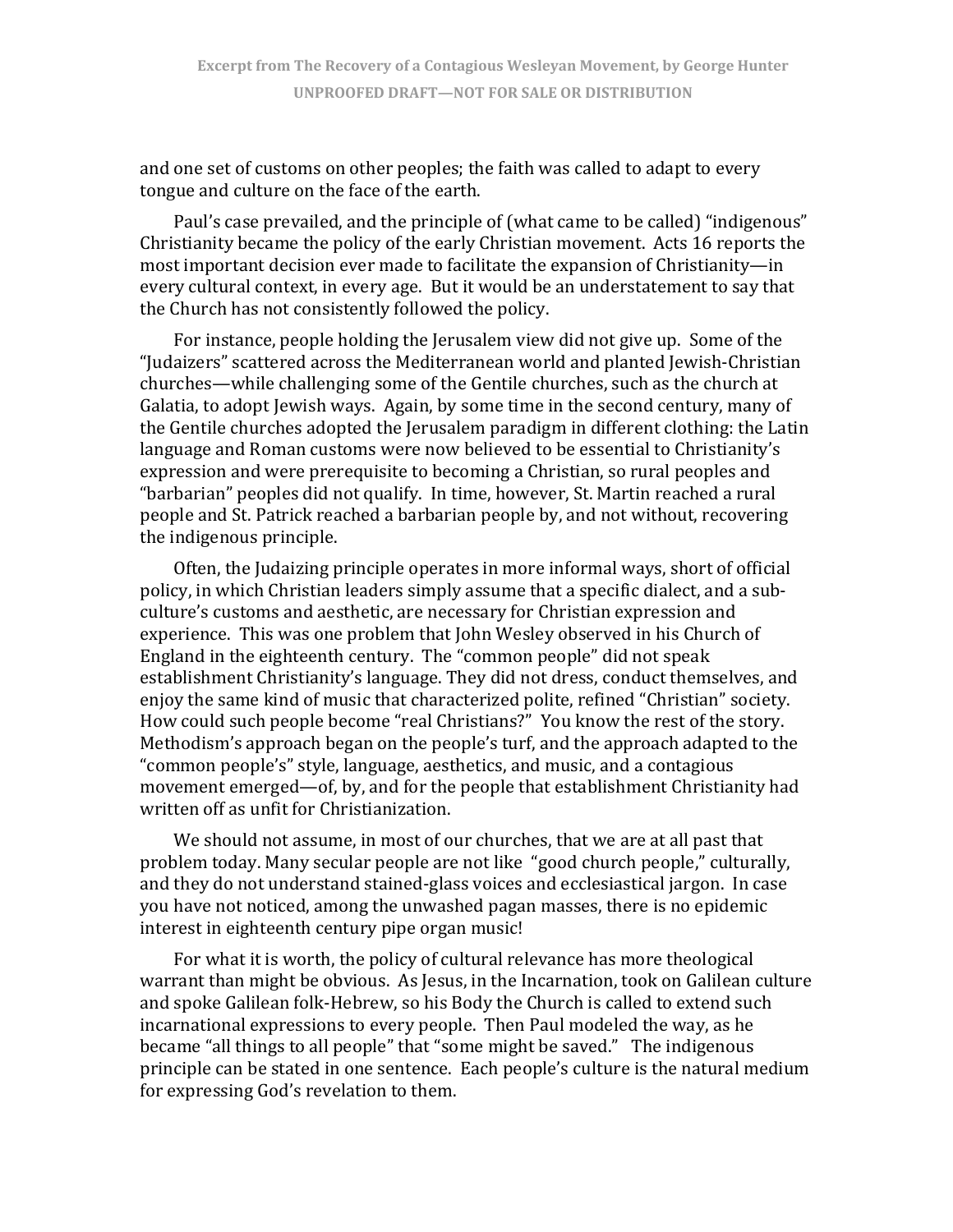#### *Emotional Relevance*

A second principle behind contagious Christianity is emotional relevance. The European Enlightenment taught that we human beings are unique creatures because we are rational creatures: while we still experience the emotions that we have inherited from our primitive forbears; education has come to lift us into the life of the mind. With the fading of the Enlightenment, and the rise of postmodernity, it is becoming apparent that the Enlightenment was wrong by almost 180 degrees. We are not basically rational creatures who sometimes feel; we are basically emotional creatures who sometimes think. (Even what we think about is influenced by our background emotional state, and how we think about it is influenced by our feelings at the time.)

This discovery is more‐or‐less a re‐discovery. Even in the eighteenth century, when the Enlightenment's onslaught seemed unstoppable, the romantics found ways to speak to, and awaken, the heart—through poetry, fiction, art, and music. In that same century, Jonathan Edwards reflected upon the indispensable role of "religious affections" in Christian experience, and John Wesley defined Christianity as, s ubstantially, a "religion of the heart."

Today, we need a fuller recovery of a more holistic understanding of human nature, in part because many people in our communities are fighting an emotional war within, and they are being gradually destroyed by emotional forces—like pride, fear, sadness, anger, hate, jealousy, low self‐esteem, and other feelings surging within them that are hijacking their lives. Furthermore, authentic Christian conversion involves emotional healing, as well as deliverance from a destructive emotional world into the new emotional world of the Kingdom of God, in which such emotions as gratitude, love, humility, peace, healthy self‐esteem, and joy enter the convert's experience. The two characters in the film The Bucket List edge toward New Testament experiential reality when they agree on life's two most important questions: "Have you found joy in your life?", and, "Have you brought joy to others?"

Effective churches begin where people are, including their emotional struggles and their aspirations for emotional freedom. Teaching, counseling, preaching, liturgy, evangelism, and other ministries are expressed with emotional sensitivity and relevance. Indeed, some of us are now suggesting, as Greg Clapper does in his new book, that The Renewal of the Heart is the Mission of the Church. Today, as the recovery ministries of many churches are learning to engage the emotional baggage that attaches to addiction, they are learning to minister to everyone with emotional relevance.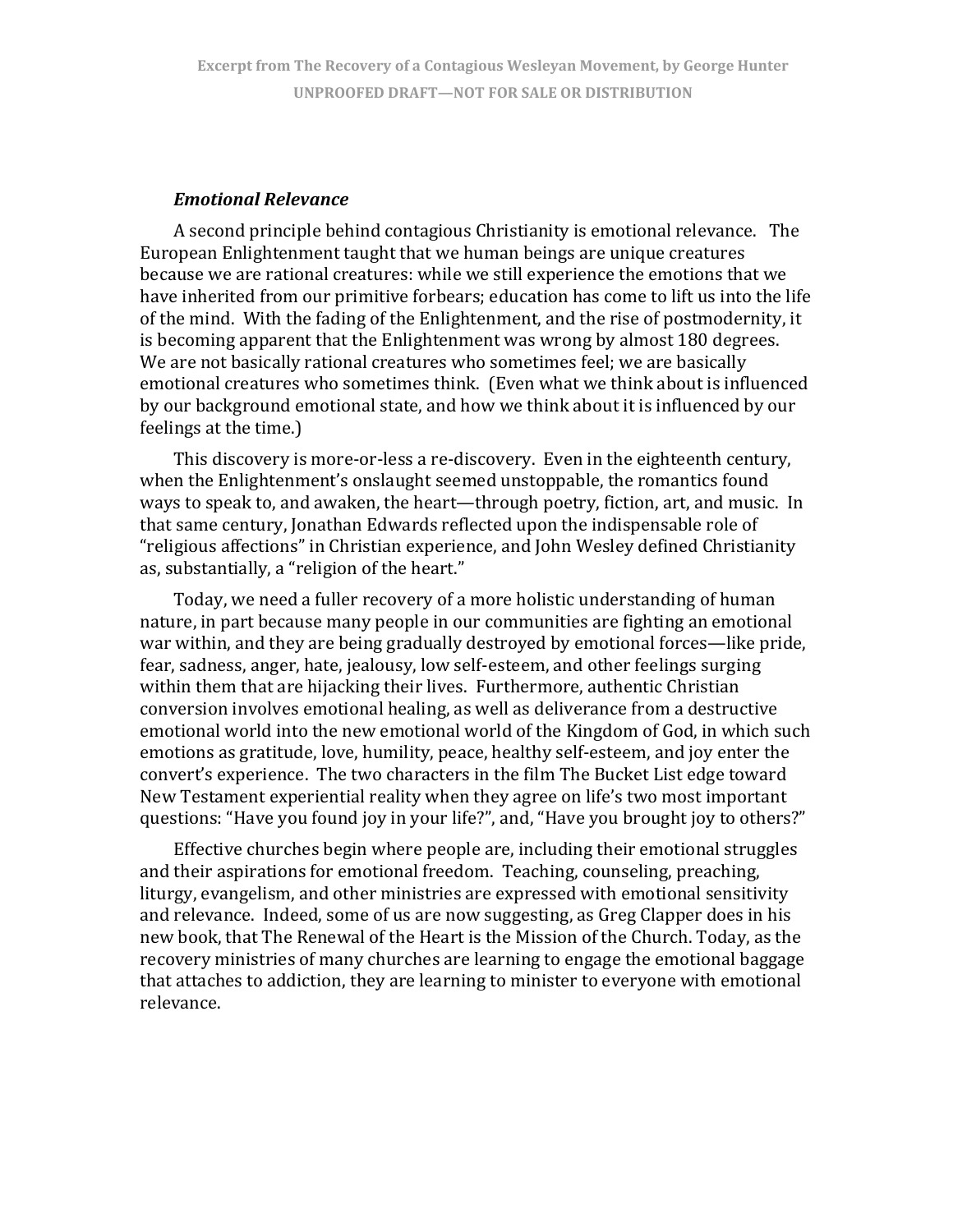### *Radical Outreach*

The contagion of culturally relevant Christianity and emotionally relevant Christianity are experienced fairly directly. Take the case of a young man, eight years ago, who is now one of our seminary students. Two Christian friends initiated several conversations with him, and then they invited him to a youth service. As he walked in, good news and hope were being celebrated through music that engaged him; the speaker spoke his language and seemed to understand people like him; and the message offered freedom from the "narcissism" and the "anger issues" that, as he reported, had "tied me up in knots." He found himself responding, and he kept coming back, and he learned all he could; within several months, he was a man of faith. The church's culturally and emotionally relevant ministry engaged him directly.

Another cause of contagion, however, is experienced more indirectly. I have called it Radical Outreach. This point begins very early in the Christian narrative. Jesus and his disciples ministered to blind people and deaf people and lame people, to mentally handicapped people and possessed people, lepers and Samaritans, tax collectors and zealots, and others. You might be surprised to hear that all of those populations, and some others, had one thing in common. The establishment institutional religion of the Temple had written them off. Indeed, the Temple's policy prohibited such people from even entering the temple. Those populations, and others, were officially "hopeless." This is the point: Christianity was conceived in the radical outreach that engaged allegedly hopeless people. It typically begins when we visit their turf, and when begin where they are, rather than where we'd like them to be.

As the Christian movement spread to the cities of the Roman Empire, it gradually took a more institutional form, and in time became more like the Temple. Rural populations were not urbane and were therefore hopeless. The Goths, the Visigoths, the Franks, the Vandals, the Frisians, the Vikings, and all of the Celtic peoples, including the Irish, were not Latin speaking, Roman enculturated people. Obviously, all of those barbarians were not civilized enough to become "Christianized."

This book of tragedy has many chapters, but we do not need to recount the whole volume. Most churches today, in our nation and in our communities, assume that many types of people are unreachable; it would probably be impossible (they assume) for those people to become real Christians "like us". To be specific: For many (or most) churches, pre-literate people, "hard living people," co-habiting couples, homeless people, bikers, Goths, jet setters, mentally‐ill people, Mandarin speakers, people with tattoos, addictive people, introverts, and many others need not apply.

Perceptions, whether they are accurate or not, take on their own reality and, when acted upon over time, become self-fulfilling prophesies. Take, as one case, the